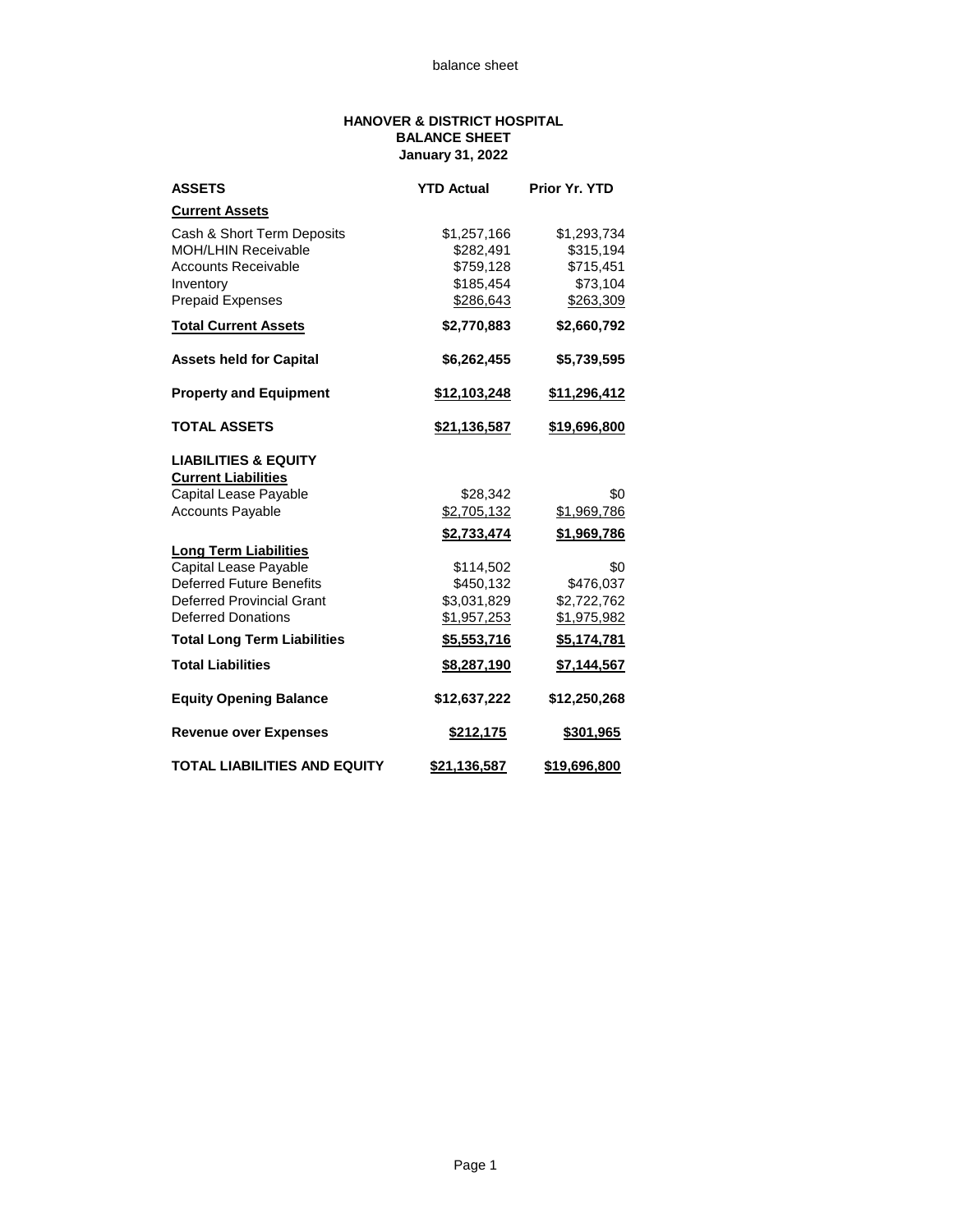## **HANOVER & DISTRICT HOSPITAL STATEMENT OF OPERATIONS For the Period Ending January 31, 2022**

|                                                               | Jan           | Jan           | Jan             | <b>YTD</b>                | <b>YTD</b>                            | <b>YTD</b>      | <b>ANNUAL</b> | YE              |
|---------------------------------------------------------------|---------------|---------------|-----------------|---------------------------|---------------------------------------|-----------------|---------------|-----------------|
| <b>REVENUES</b>                                               | <b>ACTUAL</b> | <b>BUDGET</b> | <b>VARIANCE</b> | <b>ACTUAL</b>             | <b>BUDGET</b>                         | <b>VARIANCE</b> | <b>BUDGET</b> | <b>FORECAST</b> |
| Ministry of Health Operating                                  | 1,395,724     | 1,370,967     | (24, 758)       | 13,998,912                | 13,706,503                            | (292, 410)      | 16,450,334    | 16,790,000      |
| <b>MOH Swab Revenue</b>                                       | 13,756        | 30,500        | 16,744          | 449,616                   | 305,000                               | (144, 616)      | 366,000       | 470,000         |
| <b>MOH Exp Reimbursement</b>                                  | 40,568        | 0             | (40, 568)       | 146,968                   | 0                                     | (146,968)       | 0             | 146,968         |
| MOH Temp Phys Covid-19 Funding                                | 0             | 0             | 0               | 23,141                    | 0                                     | (23, 141)       | $\Omega$      | 23,141          |
| <b>MOH Surgical Efficiency Funding</b>                        | $\Omega$      | 0             | $\Omega$        | 25,700                    | $\Omega$                              | (25,700)        | $\Omega$      | 25,700          |
| MOH Covid-19 Lost Revenue Funding                             | 279,900       | $\Omega$      | (279,900)       | 279,900                   | $\Omega$                              | (279,900)       | $\Omega$      | 279,900         |
| Uninsured In-Patient charges                                  | 14,726        | 14,000        | (726)           | 127,721                   | 81,500                                | (46, 221)       | 110,500       | 142,000         |
| <b>Outpatient Revenues</b>                                    | 225,337       | 195,127       | (30, 210)       | 2,192,271                 | 1,943,570                             | (248, 701)      | 2,334,824     | 2,640,000       |
| <b>Differential Charges</b>                                   | 9,191         | 17,500        | 8,309           | 113,343                   | 107,500                               | (5,843)         | 142,500       | 121,000         |
| Other                                                         | 30,999        | 39,203        | 8,204           | 359,100                   | 416,912                               | 57,812          | 519,318       | 415,000         |
| <b>Investments &amp; Deferred Revenue</b>                     | 78,298        | 36,214        | (42,084)        | 551,409                   | 362,140                               | (189, 269)      | 434,568       | 640,000         |
| <b>MOH Other Votes</b>                                        | 0             | 0             | 0               | 7,500                     | 7,500                                 | 0               | 7,500         | 7,500           |
| <b>Total Revenue</b>                                          | \$2,088,499   | \$1,703,510   | 384,988         |                           | \$18,275,582 \$16,930,624 (1,344,958) |                 | \$20,365,544  | \$21,701,209    |
| <b>EXPENSES</b>                                               |               |               |                 |                           |                                       |                 |               |                 |
| Salaries & Wages                                              | 800,020       | 770,583       | (29, 437)       | 7,864,396                 | 7,817,218                             | (47, 178)       | 9,341,132     | 9,440,000       |
| <b>Benefits</b>                                               | 245.279       | 213,027       | (32, 252)       | 2,193,871                 | 2,180,221                             | (13,650)        | 2,605,261     | 2,650,000       |
| <b>Medical Staff Renumeration</b>                             | 228,177       | 200,982       | (27, 195)       | 2,242,416                 | 2,000,964                             | (241, 452)      | 2,402,928     | 2,690,000       |
| Supplies & Other                                              | 421,615       | 406,255       | (15,360)        | 3,871,582                 | 3,731,159                             | (140, 423)      | 4,435,261     | 4,670,000       |
| <b>Medical Surgical Supplies</b>                              | 48,907        | 53,973        | 5,066           | 589,740                   | 599,886                               | 10,146          | 707,835       | 690,000         |
| Drug Expense                                                  | 29,252        | 23,750        | (5,502)         | 301,912                   | 237,800                               | (64, 112)       | 285,400       | 360,000         |
| <b>Capital Lease Interest</b>                                 | 924           | 0             | (924)           | 6,767                     | 0                                     | (6, 767)        | 0             | 8,600           |
| <b>Depreciation Equipment</b>                                 | 81,572        | 55,793        | (25, 778)       | 753,641                   | 556,162                               | (197, 479)      | 667,749       | 926,000         |
| <b>Bad Debts</b>                                              | 0             | 0             | 0               | (105)                     | $\Omega$                              | 105             | 17,500        | 17,500          |
| <b>Other Votes</b>                                            | 0             | 0             | 0               | 7,500                     | 7,500                                 | 0               | 7,500         | 7,500           |
| <b>Total Expenses</b>                                         | \$1,855,746   | \$1,724,363   | (131, 383)      | \$17,831,719 \$17,130,910 |                                       | (700, 809)      | \$20,470,565  | \$21,459,600    |
| Excess of Operating Revenue over                              | \$232,753     | (\$20,852)    | \$253,606       | \$443,863                 | (\$200, 286)                          | \$644,149       | (\$105,021)   | \$241,609       |
| Expenses                                                      |               |               |                 |                           |                                       |                 |               |                 |
| Depreciation Building-net                                     |               |               |                 |                           |                                       |                 |               |                 |
| of Amortized grants and donations                             | \$23,556      | \$23,807      | 250             | 231,688                   | 230,070                               | (1,618)         | \$277,684     | \$298,183       |
| Excess of Revenue over expense<br>after Building Depreciation | \$209.197     | (\$44,659)    | \$253,856       | \$212,175                 | ( \$430.356)                          | \$642.531       | ( \$382, 705) | (\$56,574)      |